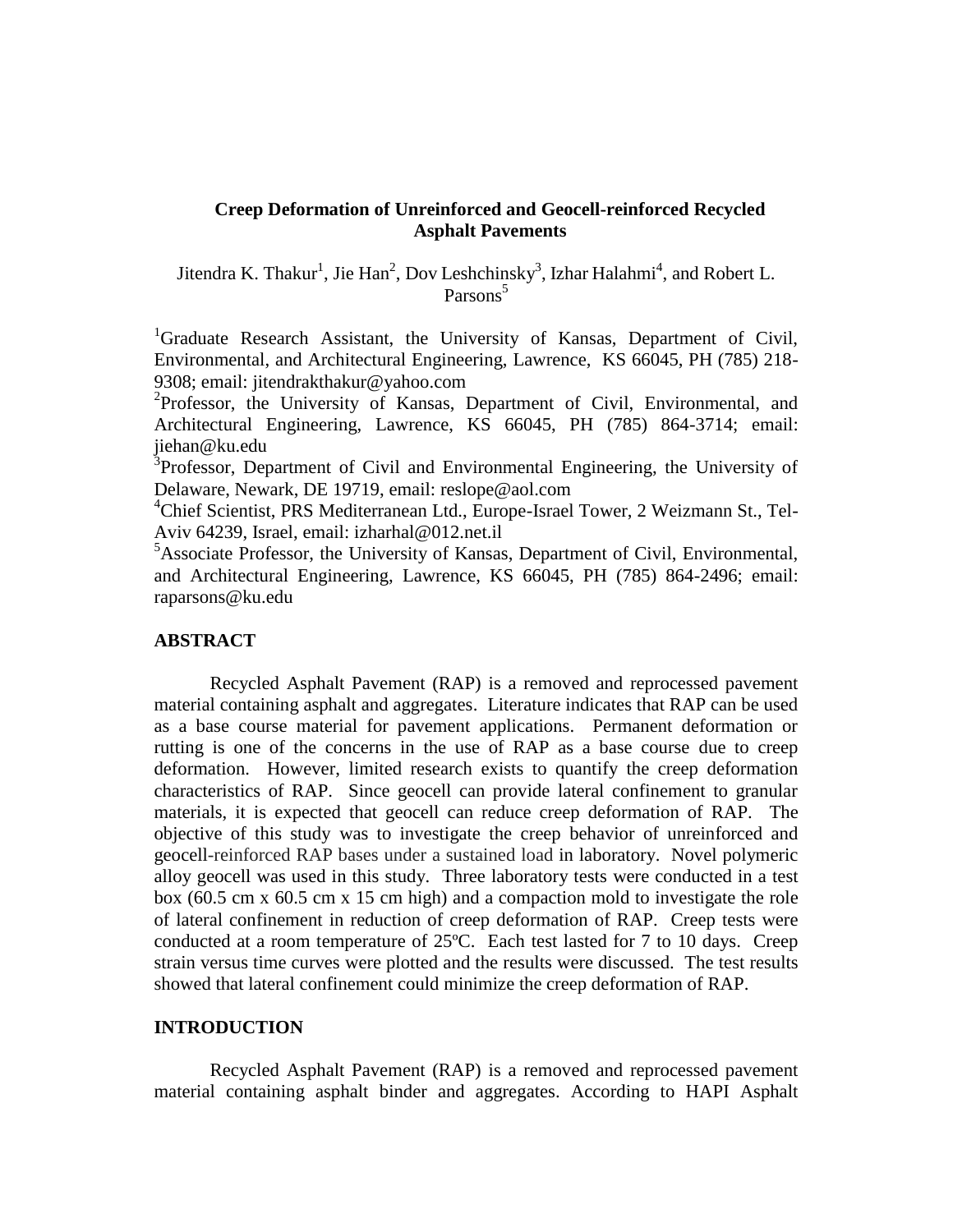Pavement Guide (2006), about 100 million tons of RAPs are produced per year from milling in asphalt rehabilitation projects. More than 73 million tons of RAPs are processed each year in the United States (Kelly 1998) with much of them re-used in pavement construction. RAP is obtained either by milling or by a full depth recovery method. Literature shows that RAP has a structural value as a pavement layer. However, limited research has been done to quantify its structural capacity with fundamental engineering properties. According to User Guidelines for Byproducts and Secondary Use Materials in Pavement Construction (2008), RAP can be used as a granular base material in paved and unpaved roadways, parking areas, bicycle paths, gravel road rehabilitation, shoulders, residential driveways, trench backfill, engineered fill, and culvert backfill. .

RAP has been used as granular bases by at least 13 state agencies in the United States in the past decade. Rutting has been observed in some projects a few years after construction (Mamlouk and Ayoub, 1983). However, the long-term performance of RAP has not been well defined. RAP is characterized as a time, temperature, and stress-dependent material. According to Bartenov and Zuyev (1969), static fatigue and dynamic fatigue are two interrelated thermally activated processes for a viscoelastic material like RAP. The material subjected to static fatigue is regarded as one subjected to creep. Cosentino et al. (2003) and Viyanant et al. (2007) both confirmed that RAP creeps under static loading using fully confined and triaxially confined samples, respectively. So far, however, no standard procedure is available to evaluate creep of a granular material such as RAP. The creep test is shown to be sensitive to mixture variables including asphalt grade, binder content, aggregate type, air void content, testing temperature, and testing stress (Little et al., 1993). It is the authors' belief that creep of RAP also depends on confinement, therefore, it can be minimized if confined. In this study, novel polymeric alloy (NPA) geocell, a geosynthetic product having a three-dimensional honeycomb structure, was proposed to provide lateral confinement to RAP within cells to minimize its creep. Creep tests of RAP, unconfined and confined, were conducted at a room temperature of 25°C in a medium-scale loading apparatus designed and fabricated at the Department of Civil, Environmental, and Architectural Engineering at the University of Kansas. For a comparison purpose, a creep test on RAP fully confined in a compaction mold was also conducted.

## **MATERIALS AND TEST METHODS**

## **Materials**

The RAP material was provided by R.D. Johnson Excavating, Co., Lawrence, Kansas, which was milled off from a city street in Lawrence, Kansas. The geocell, made of novel polymeric alloy, was manufactured and provided by PRS Mediterranean, Ltd. in Israel, having 1.1-mm wall thickness, 100-mm height, 19.1- MPa tensile strength, and 355-MPa elastic modulus at 2% strain. The novel polymeric alloy is characterized by flexibility at low temperatures similar to HDPE with elastic behavior similar to engineering thermoplastic. This geocell product, referred as the novel polymeric alloy (NPA) geocell, has a lower thermal expansion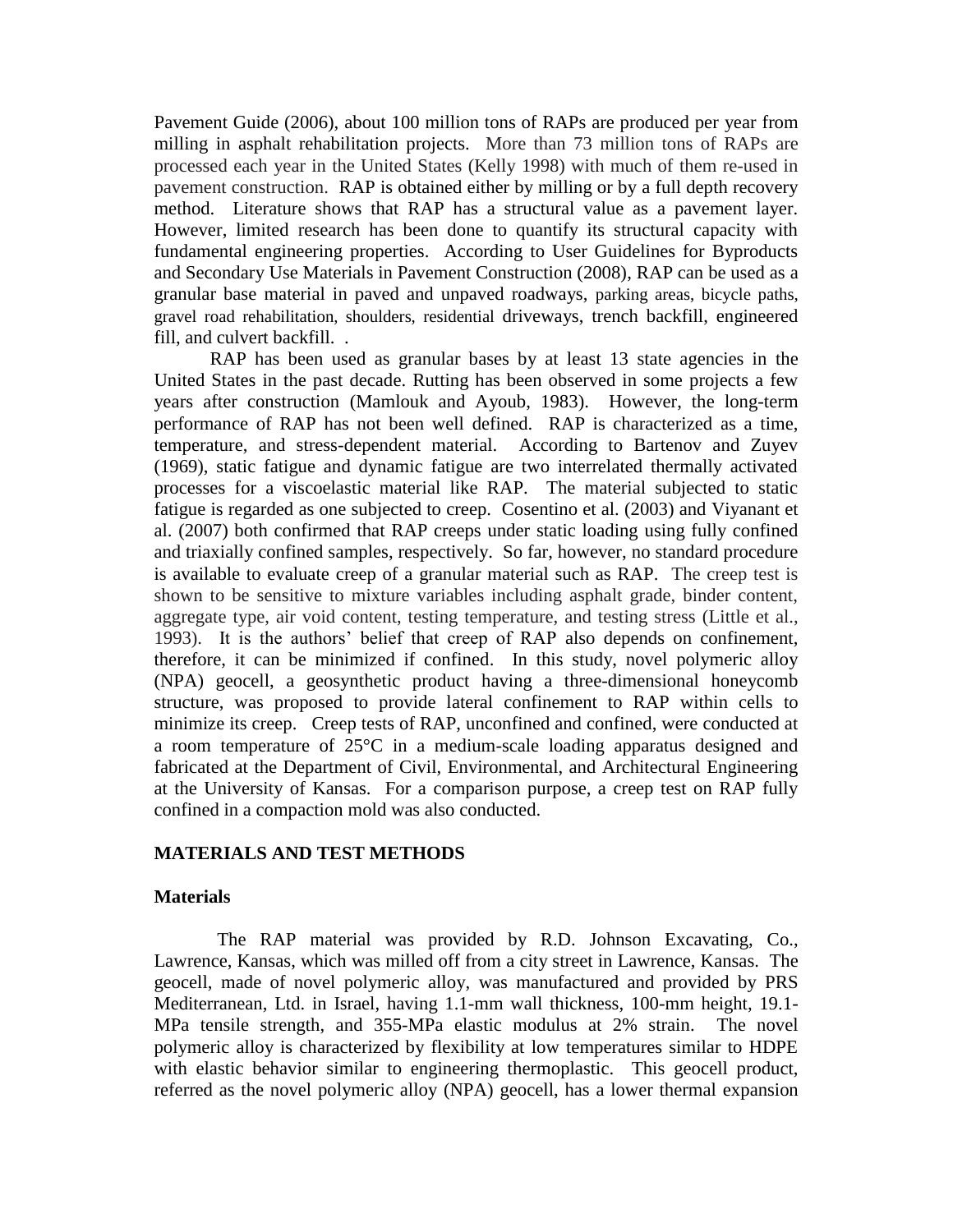coefficient and creep reduction factor, and higher tensile stiffness and strength than HDPE geocells.

# **Binder Content**

The RAP was sampled by quartering the sample in accordance with ASTM C702-98 Method B. Eleven samples were taken for ignition testing and three for centrifuge testing. The ignition and centrifuge tests were performed following ASTM D6307 and ASTM D2172, respectively. In the ignition test, the oven-dried RAP was burned in an ignition oven at 540**ºC,** and the asphalt binder content was determined from the difference between the masses of the RAP before and after burning. In the centrifuge test of extraction, a loose RAP was placed into a bowl and covered with trichloroethylene for disintegration of the sample and the aggregate and asphalt were then separated by applying a centrifuge force. The asphalt binder content was calculated by the difference from the masses of the extracted aggregate, moisture content, and mineral matter in the extract. The aggregates extracted from the RAP by the ignition method were also tested for their properties including gradation before and after compaction, specific gravity, and uncompacted void content of fine aggregate while the asphalt extracted by the centrifuge method was tested for viscosity.

## **Gradation**

The aggregates extracted from the RAP were washed through a 0.075-mm sieve, and a sieve analysis was conducted on the materials to obtain the gradation of the aggregate in accordance with the ASTM D5444 – 08.

### **Specific Gravity**

Specific gravity is used in calculating void content of aggregate and also used in volume-weight conversion. Bulk specific gravity, SSD bulk specific gravity, and apparent specific gravity of the fine and coarse aggregates extracted by the ignition method were determined in accordance with the ASTM C128-07a and ASTM C127- 07, respectively.

### **Uncompacted Void Content of Fine Aggregate**

Void content indicates the stability of the fine-aggregate portion of a base course aggregate. The void content of fine aggregate was determined in accordance with ASTM C1252-06 Method B.

## **Viscosity**

Asphalt is a viscous material. Hot mix asphalt (HMA) pavements are susceptible to [rutting](http://training.ce.washington.edu/WSDOT/Modules/09_pavement_evaluation/09-7_body.htm#rutting) and [bleeding.](http://training.ce.washington.edu/WSDOT/Modules/09_pavement_evaluation/09-7_body.htm#bleeding) Lower viscosity of asphalt indicates higher flowability and deformability and vice versa. The kinematic viscosity of asphalt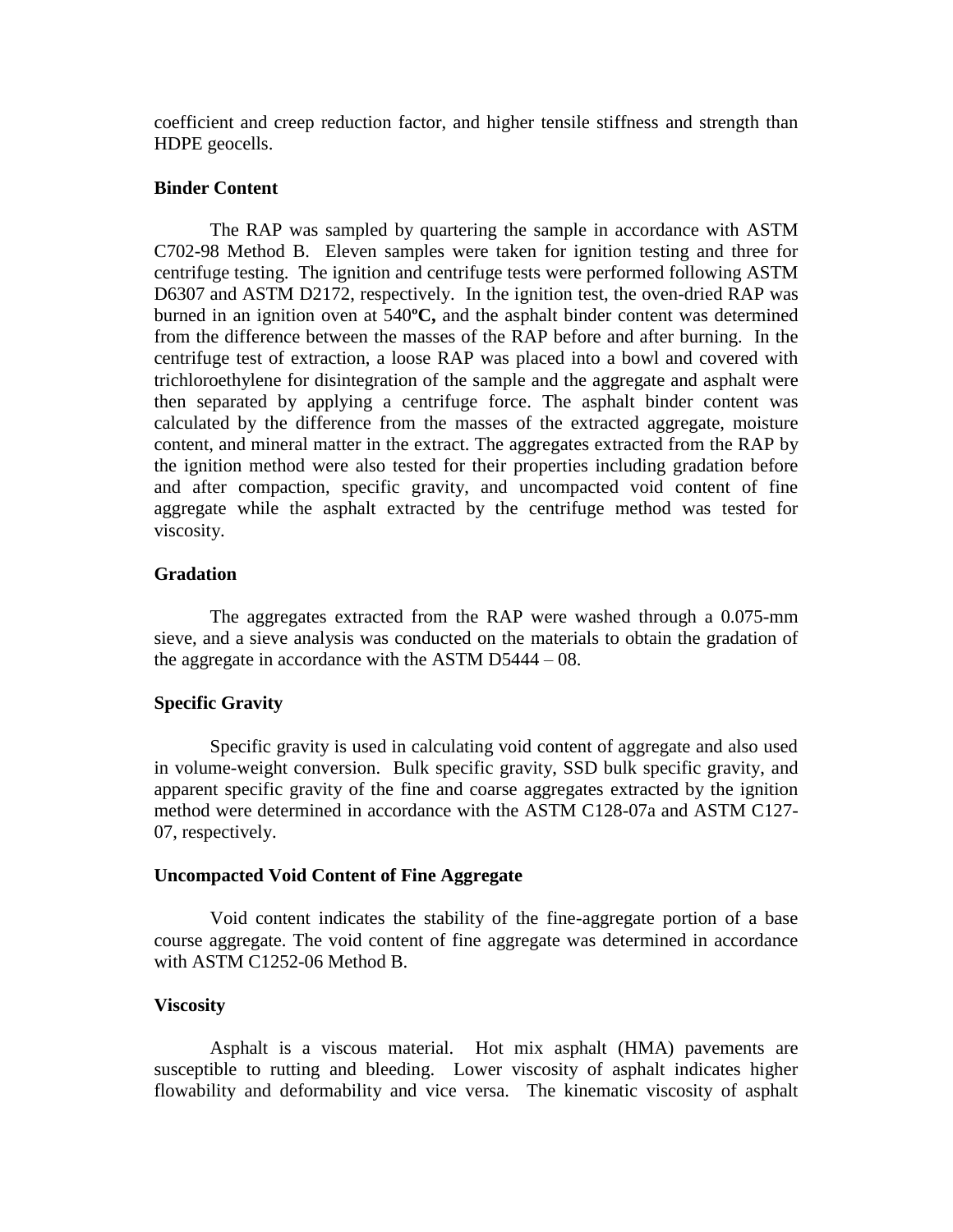binder at 135°**C** was determined in this study using a rotational viscometer in accordance with ASTM D4402-06. The 135°**C** temperature was chosen to simulate the [mixing and lay-down temperatures](http://training.ce.washington.edu/WSDOT/Modules/07_construction/07-6_body.htm#hma_temperatures) typically encountered in HMA pavement construction.

## **Optimum Moisture Content (OMC) and California Bearing Ratio (CBR)**

OMC and CBR are commonly used to evaluate the strength of subgrade, subbase, and base course materials. The OMC of the RAP was determined using the modified Proctor compaction test in accordance with ASTM D1557-09 and the CBR tests were performed in accordance with ASTM D1883-07 on the laboratory compacted RAP samples in a compaction mold.

### **Unconfined Compression and Plate Loading Tests**

An unconfined compression test was conducted to determine the maximum load the RAP sample could sustain. The RAP sample was compacted using the modified Proctor compaction test and was extruded from the compaction mold. Height and diameter of the sample were 120 and 150 mm, respectively. Loads were applied through a rigid metal plate on the unconfined RAP sample in increments by adjusting air pressure in the air cylinder. The deformations of the sample corresponding to each load at every five-minute interval were recorded. The stress at which the sample failed was determined. Due to the low unconfined compression strength, no creep test was performed on any unreinforced unconfined RAP sample.

A plate loading test was conducted by a loading system on unreinforced RAP in the test box to determine the maximum load the unreinforced RAP base could sustain. The loading system had a 15-cm diameter air cylinder with a maximum air pressure of 900 kPa. The loading plate was 15 cm in diameter. **Figure 1** shows the details of the test box which was square and had a plan area of  $3660 \text{ cm}^2$  with a 15cm depth. For unreinforced RAP tests, no geocell was included. RAP was placed into the box and compacted to 95% of the maximum density on the drier side of the compaction curve in three layers (4 cm each). Loads were applied on a rigid metal plate in increments by adjusting air pressure in the air cylinder. Deformations in two perpendicular transverse directions were measured with three digital dial gauges mounted on the loading plate and averages of three were used for calculation. The deformations of the plate corresponding to each load at every five-minute interval were recorded. The pressure at which the RAP failed was determined.

### **Creep Test Setup**

The creep tests were conducted at a room temperature of 25°**C** on the following samples using the same loading system discussed above: unreinforced confined RAP, and single NPA geocell-reinforced confined RAP, and fully confined RAP in a compaction mold. The test setup is shown in **Fig. 1**.

For the unreinforced confined RAP, RAP was placed into the box and compacted to 95% of the maximum density on the drier side of the compaction curve in three layers (4 cm each). For the geocell-reinforced confined RAP, the NPA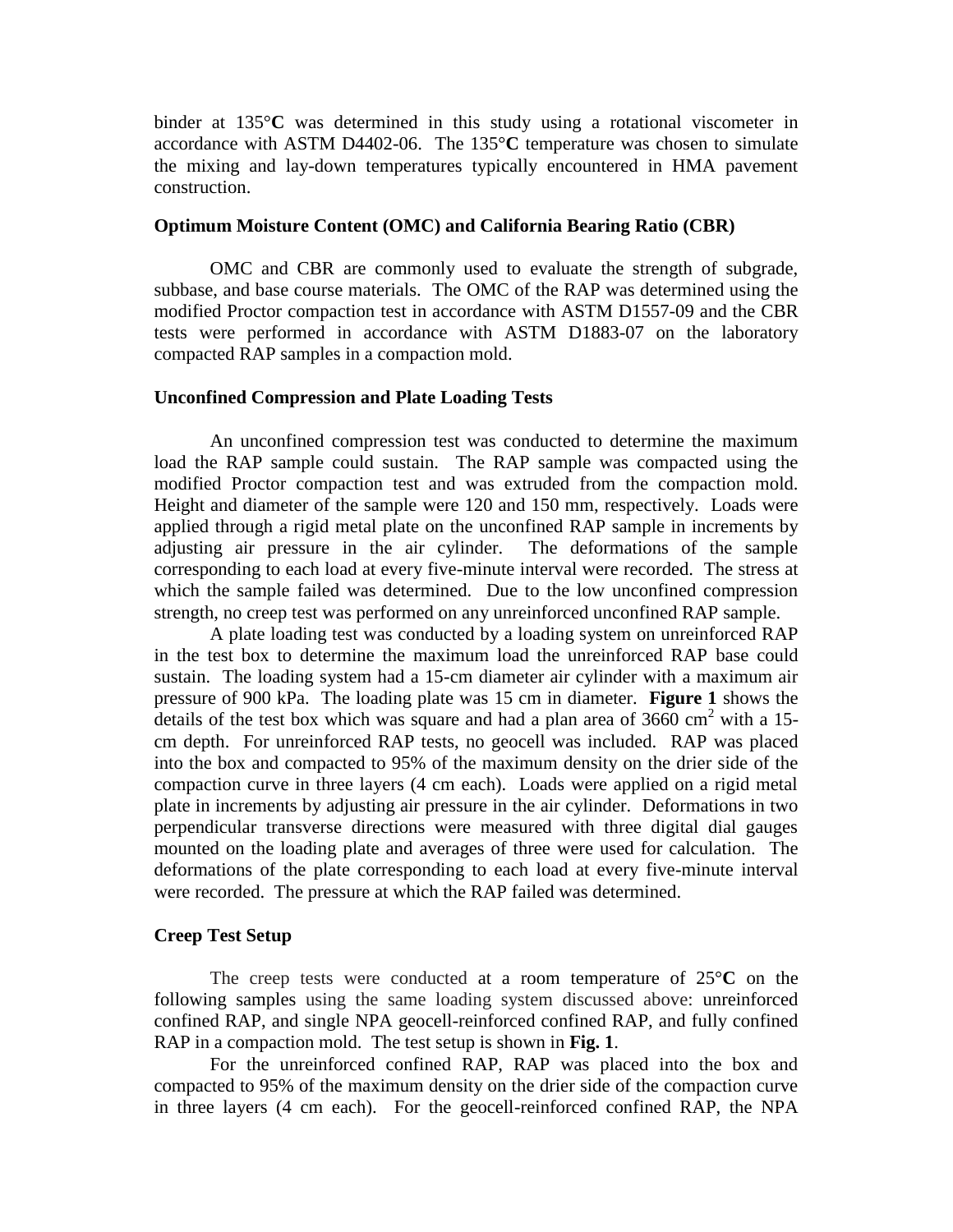geocell was placed at the center of the box in a nearly circular shape with a diameter of 20.5 cm and RAP was placed into the geocell and the box and compacted to 95% of the maximum density on the drier side of the compaction curve in two 5-cm and one 2-cm lifts. For the fully confined RAP, the sample was prepared following the modified Proctor compaction test. The load was maintained constant during each creep test for a certain time period.





### **TEST RESULTS AND DISCUSSIONS**

### **Binder Content**

Table 1 shows the binder contents obtained by the centrifuge and ignition methods of extraction. A correction factor of 0.25% was determined based on the mass difference of centrifuge-extracted aggregates before and after burning and then applied to the test data from the ignition method. Table 1 shows that the corrected binder content by the ignition method was slightly higher than that by the centrifuge method. This finding is in an agreement with that obtained by Thakur et al. (2011).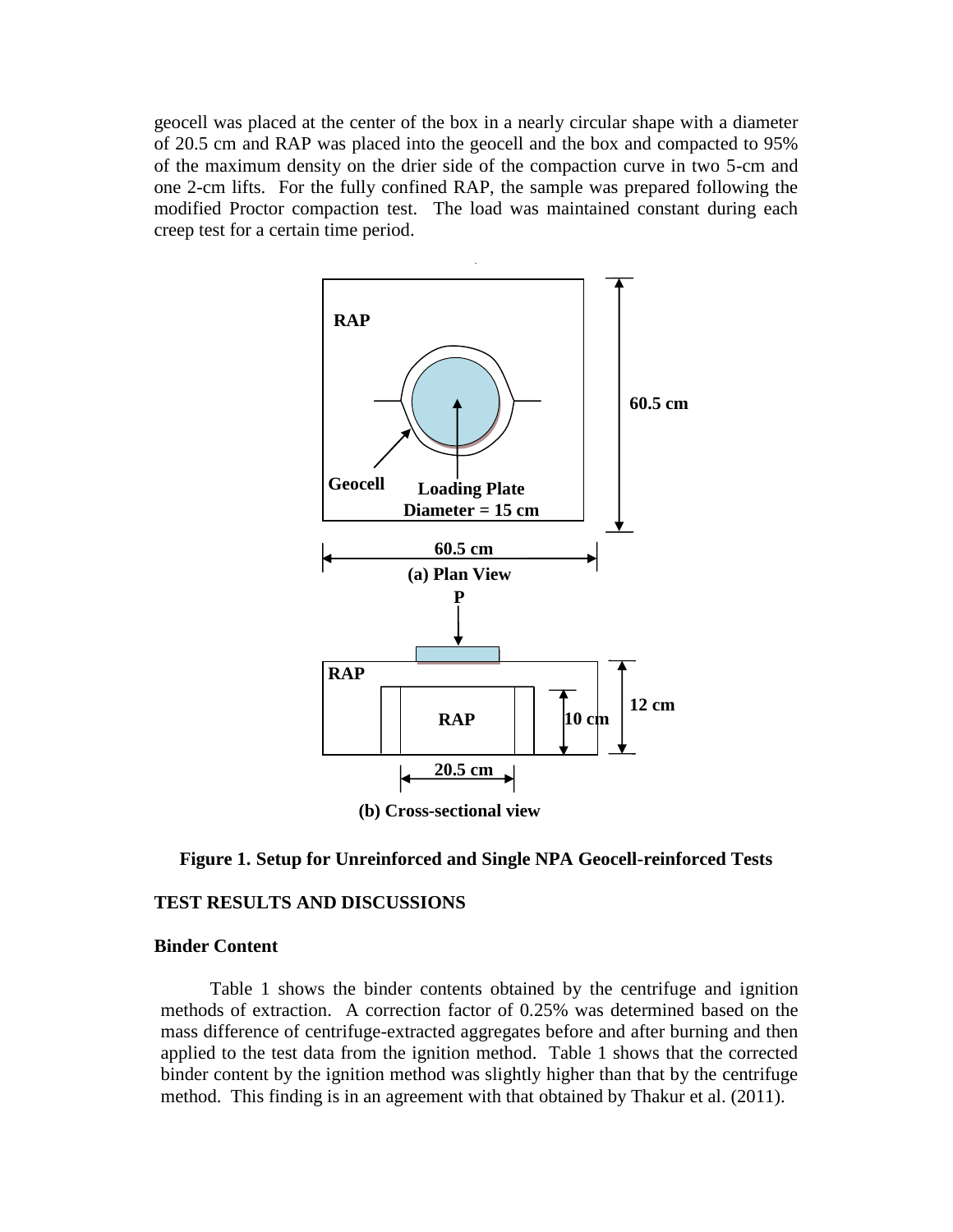| Sample No.     | <b>Centrifuge method</b> | Ignition method | <b>Mineral</b><br>correction<br>factor $(\% )$ | <b>Corrected</b><br>binder<br>content $(\% )$ |
|----------------|--------------------------|-----------------|------------------------------------------------|-----------------------------------------------|
|                | 6.62                     | 6.95            |                                                | 6.70                                          |
| $\overline{2}$ | 6.80                     | 7.11            |                                                | 6.86                                          |
| 3              | 6.71                     | 7.22            |                                                | 6.97                                          |
| 4              |                          | 7.09            |                                                | 6.84                                          |
| 5              |                          | 7.03            |                                                | 6.78                                          |
| 6              |                          | 7.20            |                                                | 6.95                                          |
| 7              |                          | 7.14            | 0.25                                           | 6.89                                          |
| 8              |                          | 7.20            |                                                | 6.95                                          |
| 9              |                          | 7.26            |                                                | 7.01                                          |
| 10             |                          | 7.02            |                                                | 6.77                                          |
| 11             |                          | 7.09            |                                                | 6.84                                          |
| Average        | 6.71                     | 7.12            |                                                | 6.87                                          |

**Table 1. Binder Contents (%) of RAP Samples Extracted by Centrifuge and Ignition Methods**

# **Gradation**

Figure 2 shows the gradation curves for the aggregates extracted by the ignition method before and after compaction. It is shown that compaction did not change the gradation of the aggregates.



**Figure 2. Gradation Curves of the Aggregates Extracted by the Ignition Method Before and After Compaction**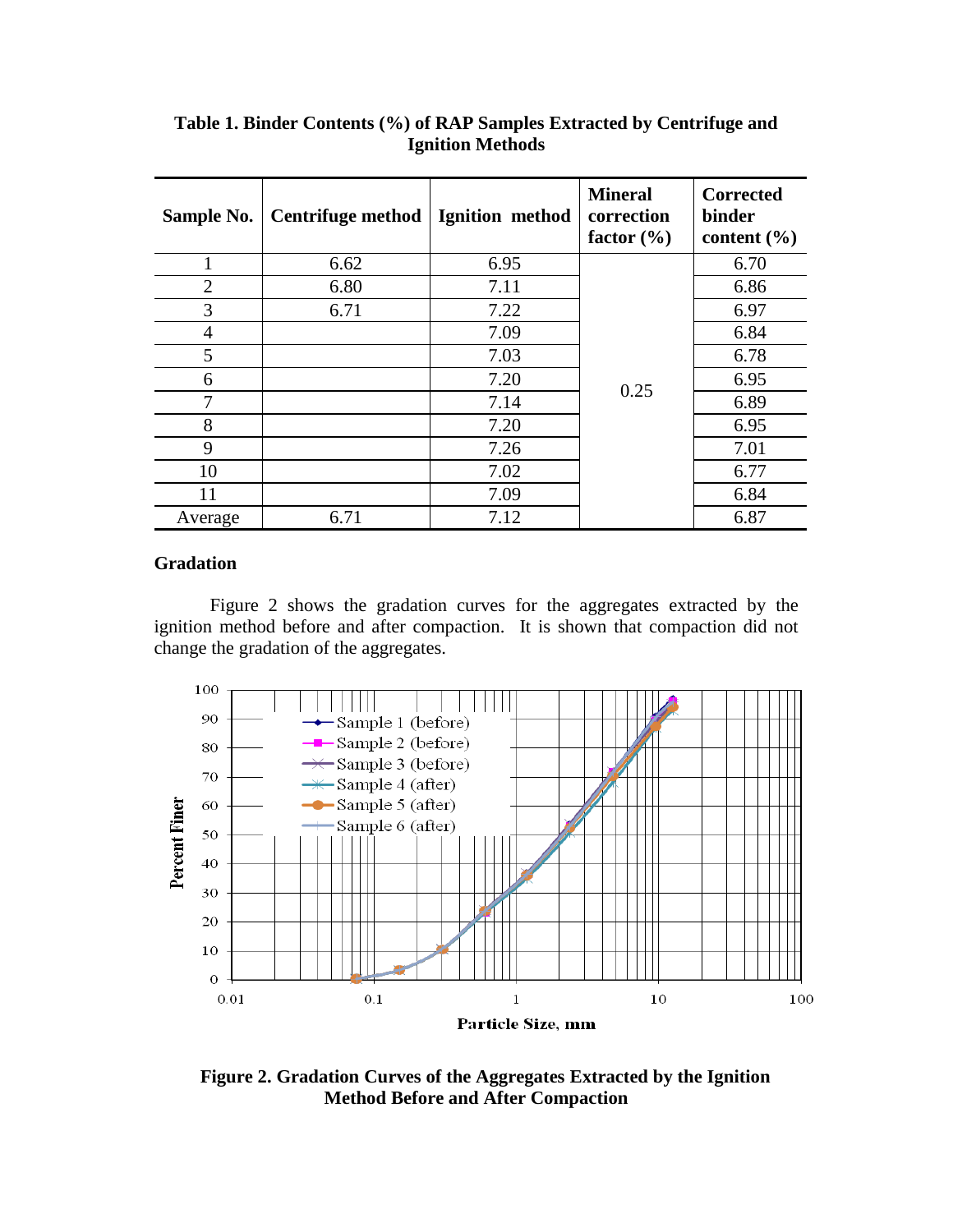# **Specific Gravity**

Table 2 shows the specific gravity of the aggregates extracted by the ignition method. It is shown that the fine aggregate had higher specific gravity than the coarse aggregate.

|                              | Fine aggregate |               |         | Coarse aggregate |               |         |
|------------------------------|----------------|---------------|---------|------------------|---------------|---------|
| <b>Description</b>           | <b>Sample</b>  | <b>Sample</b> | Average | <b>Sample</b>    | <b>Sample</b> | Average |
| Bulk specific gravity        | 2.484          | 2.476         | 2.480   | 2.404            | 2.376         | 2.390   |
| SSD Bulk specific<br>gravity | 2.557          | 2.553         | 2.555   | 2.491            | 2.483         | 2.487   |
| Apparent specific<br>gravity | 2.592          | 2.596         | 2.594   | 2.584            | 2.586         | 2.585   |

# **Table 2. Specific Gravity of Aggregates Extracted by the Ignition Method**

# **Uncompacted Void Content of Fine Aggregate**

Table 3 shows the uncompacted void content of fine aggregate extracted by the ignition method. The average void content was 39.15%.

# **Table 3. Uncompacted Void Content (%) of Fine Aggregate Extracted by the Ignition Method**

| Sample No. | <b>Uncompacted void content</b> |
|------------|---------------------------------|
|            | 39.00                           |
|            | 39.36                           |
|            | 39.08                           |
| Average    | 39 15                           |

## **Viscosity**

Table 4 shows the kinematic viscosity of the asphalt binder at 135°**C** extracted from the centrifuge method. The average viscosity was 1.408 Pa-s.

# **Table 4. Kinematic Viscosity (Pa-s)**

| <b>Sample No.</b> | <b>Viscosity</b> |
|-------------------|------------------|
|                   | 1.412            |
|                   | 1.425            |
|                   | 1.387            |
| Average           | 1.408            |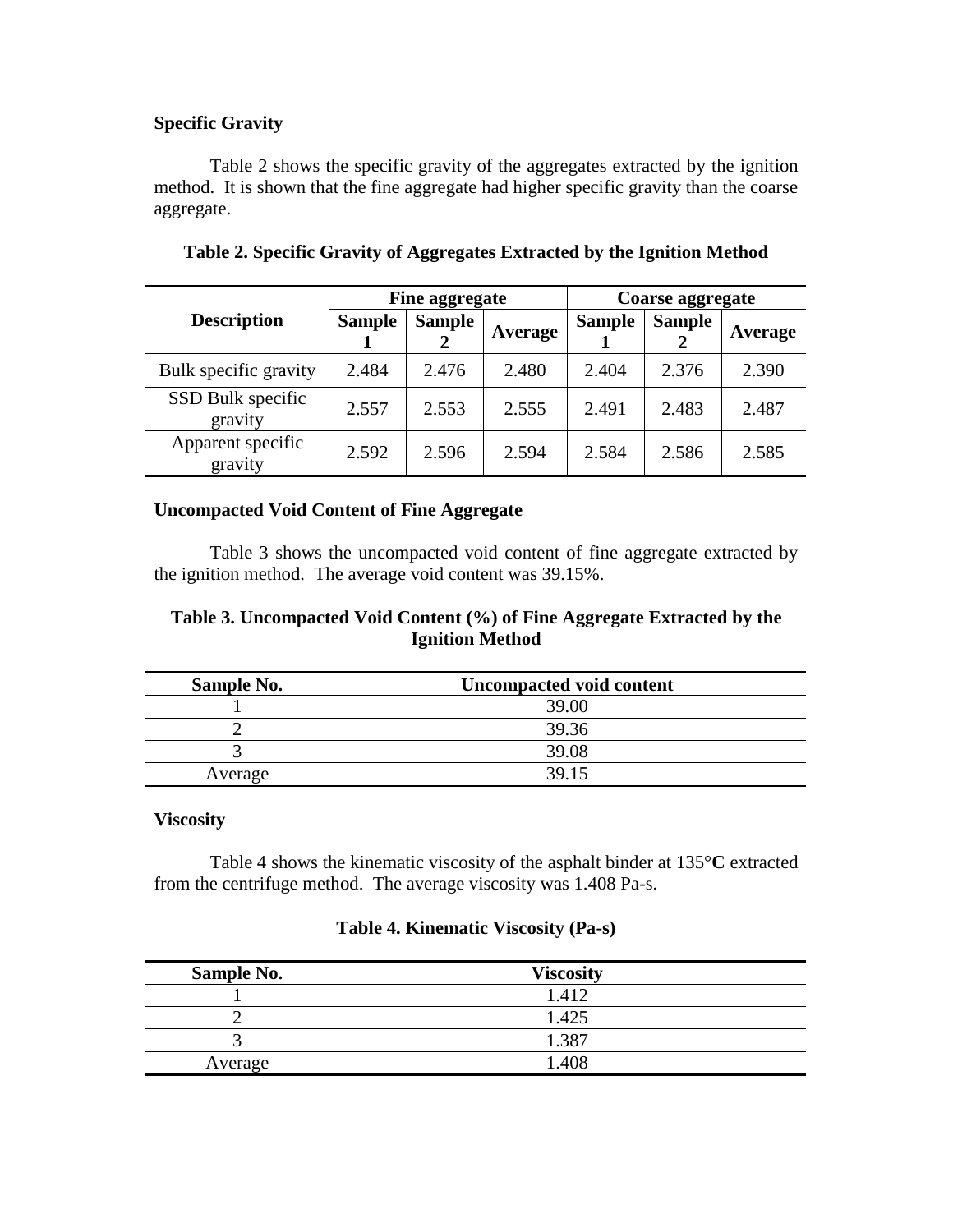### **Compaction Curve and California Bearing Ratio (CBR)**

Figure 3 shows the dry density versus moisture content curve and the CBR versus moisture content curve for the RAP. It is shown that the maximum dry density was 1.96 g/cm<sup>3</sup>, which corresponds to the optimum moisture content (OMC) of 6.6%.



**Figure 3. Compaction Curve and CBR**

### **Pressure-displacement Response**

The applied pressure versus displacement curves for the unconfined compression test and the plate loading test on the RAP were not shown due to page limit. It is found that the unreinforced unconfined and confined RAPs failed at 172 and 450 kPa, respectively. Therefore, the confinement of the RAP sample in the RAP significantly increased the strength of the sample. It is expected that the geocell confinement will further increase the strength of the sample as demonstrated by Pokharel et al. (2010).

#### **Creep Behavior**

The pressure was maintained at 276 kPa in the creep tests for the unreinforced confined RAP and single NPA geocell-reinforced RAP for ten days. This selected pressure was about 1/1.5 the maximum stress of the unreinforced confined RAP. For a comparison purpose, another creep test was conducted on a fully confined RAP sample in a compaction mold. The load for the fully confined RAP was maintained at 551 kPa for seven days. The displacement with time was monitored during each test. The measured displacements were used to calculated axial strains. The axial strain versus time curves for RAPs under three conditions are presented in Figure 4. It is shown that the unreinforced confined RAP had the largest initial deformation within the first few minutes. The NPA geocell significantly reduced the initial deformation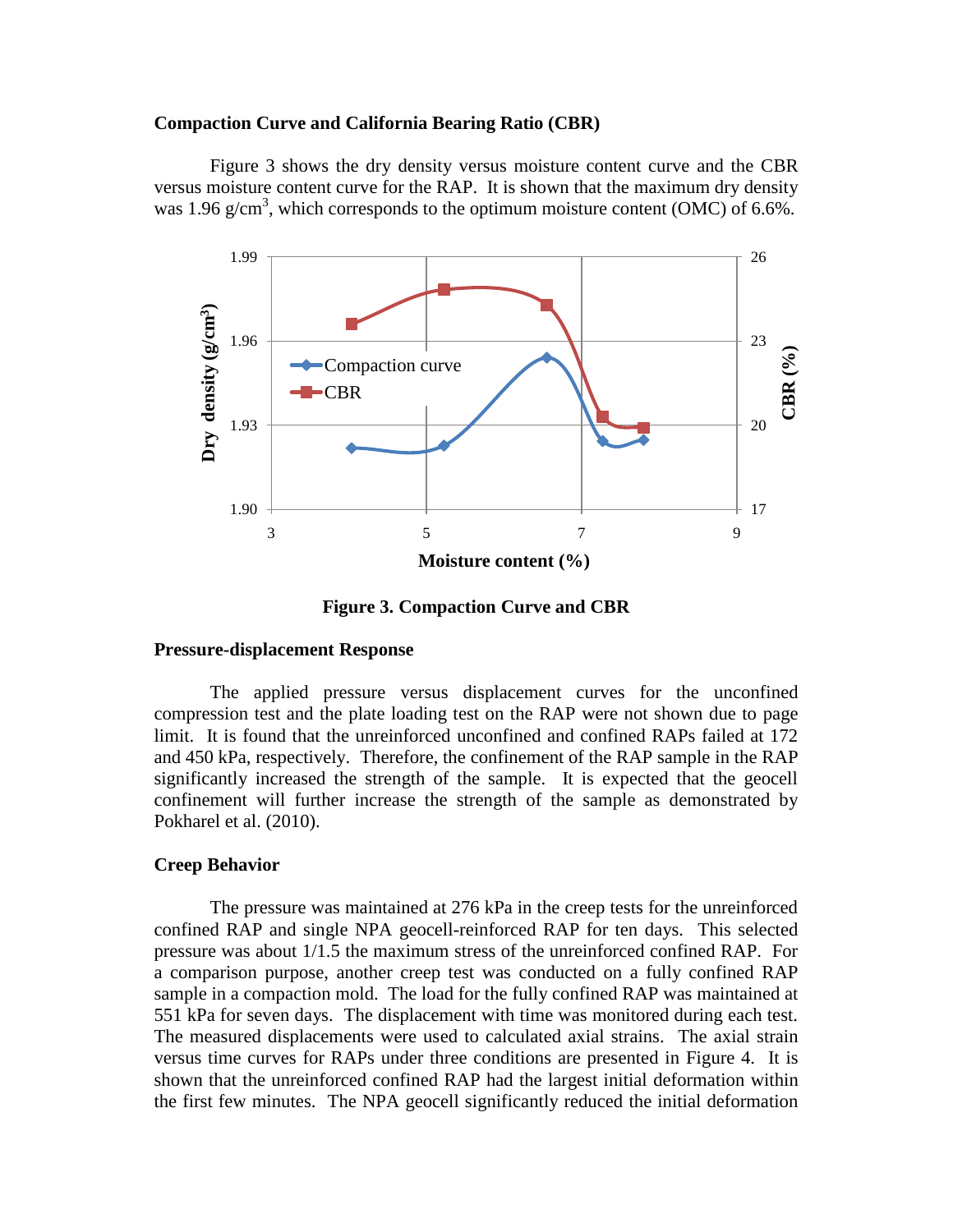as compared with the unreinforced RAP. The full confinement by the rigid compaction mold further reduced the initial deformation.



**Figure 4. Creep Deformation Behavior of RAPs**

The creep behavior of the RAP can be evaluated by calculating the slope of the curve as the rate of creep (Cosentino et al., 2003). In Cosentino et al. (2003)'s study, the slopes of the curves were calculated between 1,000 and 4,000 minutes because the curve became linear within this range. In this study, however, the curve became linear after 4,000 minutes; therefore, the slopes of the curves were calculated between 4,000 and 9,000 minutes. The slopes of the curves expressed in percent per minute, under three conditions are presented in Table 5. It is clearly shown that the unreinforced confined RAP had the largest creep rate, followed by the single NPA geocell-reinforced confined RAP and the fully confined RAP. The creep rate for the fully confined RAP is similar to those obtained by Cosentino et al. (2003).

| <b>Stress Level</b><br>(kPa) | <b>Test Sample</b>                 | <b>Slope of Curve</b><br>$(\frac{6}{\text{min}})$ |
|------------------------------|------------------------------------|---------------------------------------------------|
| 571                          | Fully confined                     | 4.30E-05                                          |
| 276                          | Unreinforced confined              | 3.23E-04                                          |
| 276                          | Single geocell-reinforced confined | 1.77E-04                                          |

# **Table 5. Slopes of Axial Strain versus Time (between 4,000 and 9,000 minutes)**